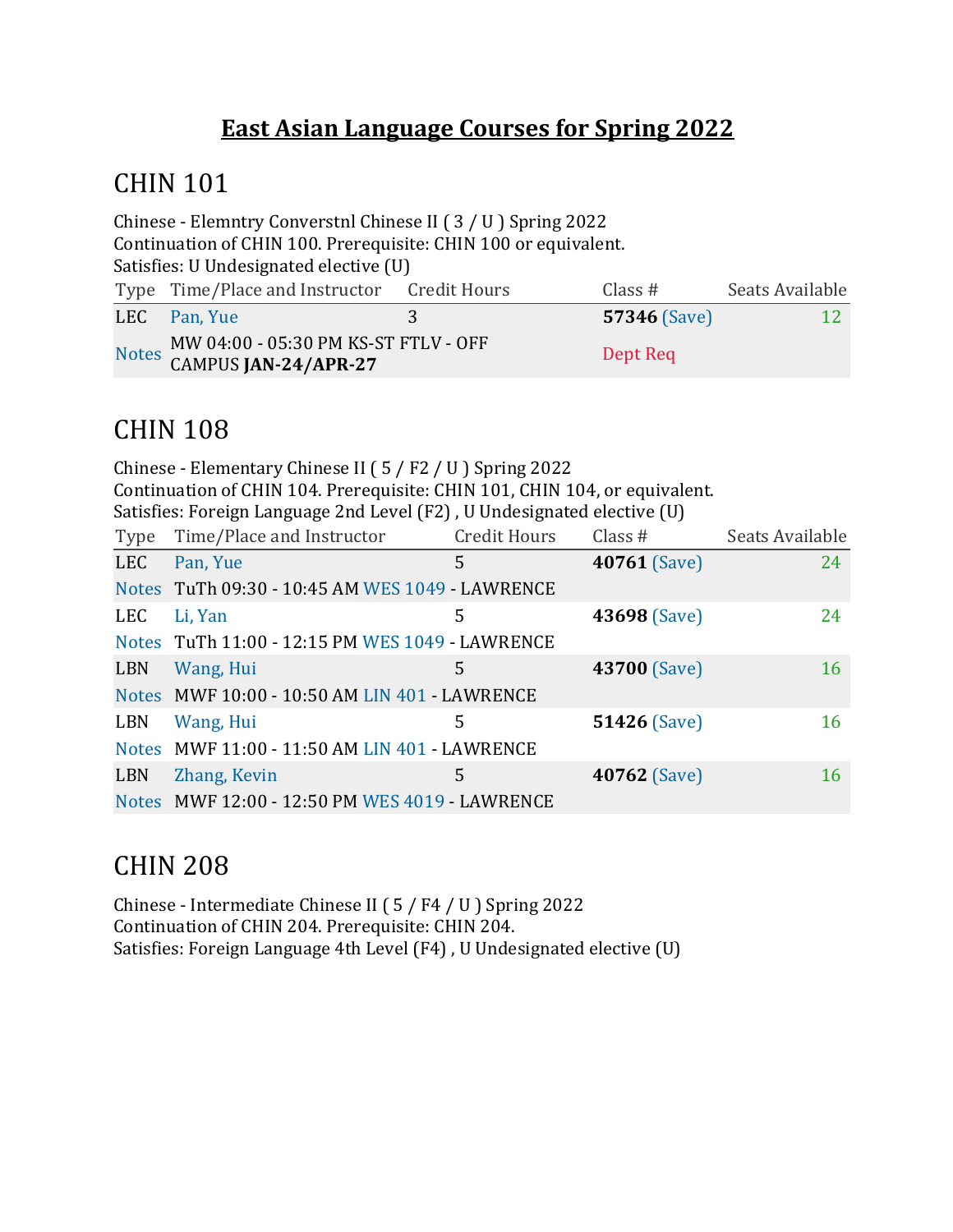| Type       | Time/Place and Instructor                       | <b>Credit Hours</b> | Class $#$           | Seats Available |
|------------|-------------------------------------------------|---------------------|---------------------|-----------------|
| <b>LEC</b> | Liu, Chang                                      | 5                   | 46763 (Save)        | 16              |
|            | Notes TuTh 11:00 - 12:15 PM WES 4014 - LAWRENCE |                     |                     |                 |
| <b>LEC</b> | Pan, Yue                                        | 5                   | 46761 (Save)        | 16              |
|            | Notes TuTh 01:00 - 02:15 PM WES 4050 - LAWRENCE |                     |                     |                 |
| LBN        | Gong, Shuxiao                                   | 5                   | <b>46762</b> (Save) | 14              |
|            | Notes MWF 11:00 - 11:50 AM WES 4014 - LAWRENCE  |                     |                     |                 |
| <b>LBN</b> | Gong, Shuxiao                                   | 5                   | <b>51427 (Save)</b> | 14              |
|            | Notes MWF 12:00 - 12:50 PM WES 4041 - LAWRENCE  |                     |                     |                 |

#### CHIN 498

Chinese - Directed Readings in Chinese ( $1-4$  / FP / H / W ) Spring 2022 Readings in Chinese on a subject selected by a student with the advice and direction of the instructor. Individual meetings and reports. Prerequisite: Consent of instructor. Satisfies: Foreign Language Proficiency  $(FP)$ , H Humanities  $(H)$ , World Culture  $(W)$ Type Time/Place and Instructor Credit Hours Class # Seats Available IND McMahon, Keith 1-4 **47511** (Save) Unopened Notes APPT KULC APPT - LAWRENCE Inst Req

### CHIN 508

|     | Chinese - Advanced Modern Chinese II ( $5$ / FP / H / W ) Spring 2022             |                      |                     |                 |
|-----|-----------------------------------------------------------------------------------|----------------------|---------------------|-----------------|
|     | Continuation of CHIN 504. Prerequisite: CHIN 504 or equivalent.                   |                      |                     |                 |
|     | Satisfies: Foreign Language Proficiency (FP), H Humanities (H), World Culture (W) |                      |                     |                 |
|     | Type Time/Place and Instructor                                                    | Credit Hours Class # |                     | Seats Available |
|     | LEC McMahon, Keith                                                                | 5                    | <b>40763 (Save)</b> | 18              |
|     | Notes MWF 11:00 - 11:50 AM WES 4041 - LAWRENCE                                    |                      |                     |                 |
| LBN | Liu, Chang                                                                        | 5                    | 40764 (Save)        | 18              |
|     | Notes TuTh 01:00 - 02:15 PM WES 1015 - LAWRENCE                                   |                      |                     |                 |

### CHIN 544

Chinese - Readings in Classical Chinese:  $(3 / AE42 / AE61 / FP / H / W)$  Spring 2022 Classical Chinese is the language of the most famous works of Chinese philosophy, and most Chinese literature before the twentieth century. This topics course introduces readings on a specific theme or genre, for example: Early Chinese Philosophy, Poetry, Religion, Confucian Philosophical Texts, Daoist Philosophical Texts, etc. Primary-text readings are in original Classical Chinese while secondary readings are in English. This course is offered at the 500 and 700 level with additional assignments at the 700 level. Not open to students with credit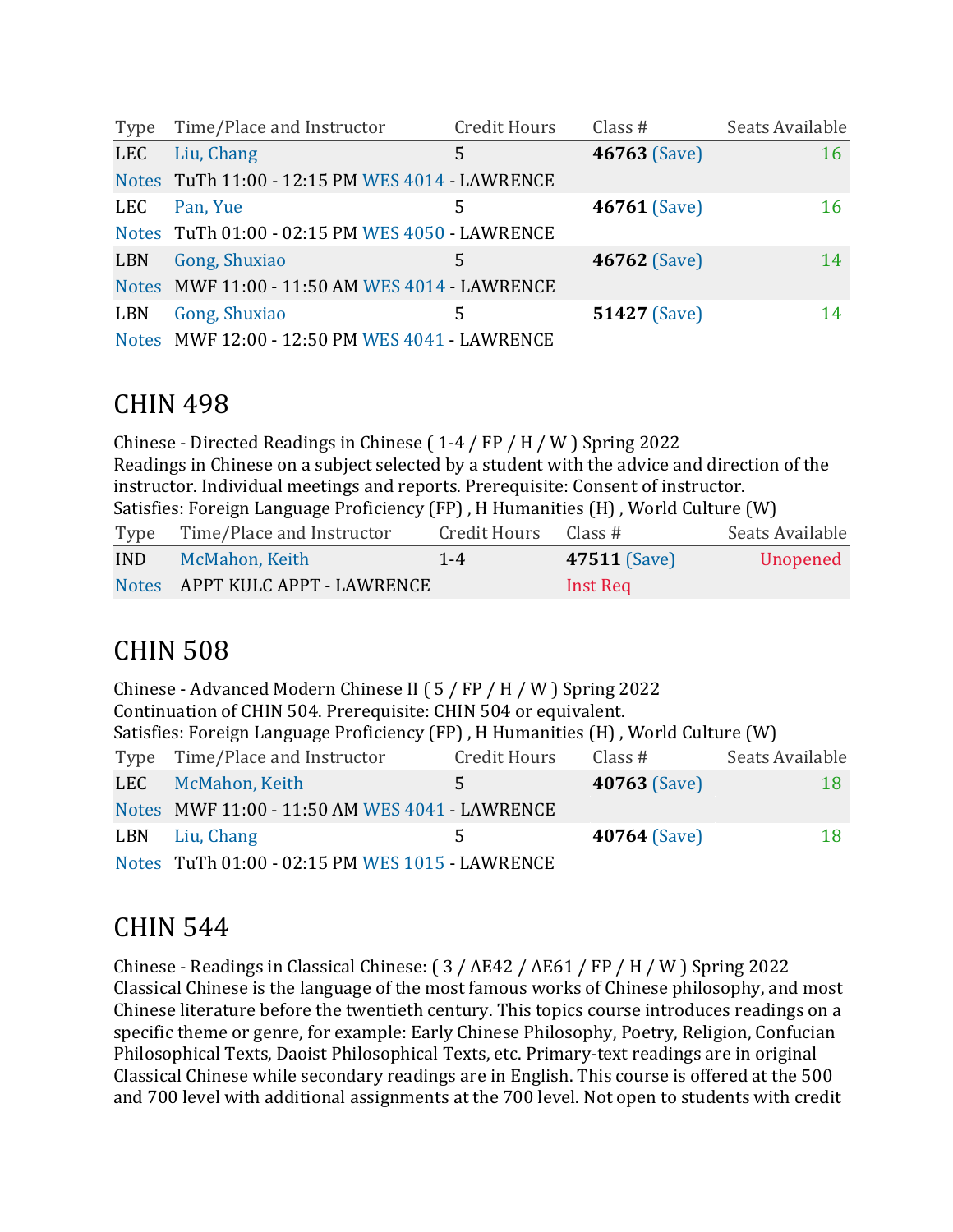in CHIN 744. Prerequisite: CHIN 342 or CHIN 542 or consent of the instructor. May be repeated for credit if content varies. Satisfies: Goal 4 Outcome 2 (AE42), Goal 6 Outcome 1 (AE61), Foreign Language Proficiency  $(FP)$ , H Humanities  $(H)$ , World Culture  $(W)$ Type Time/Place and Instructor Credit Hours Class # Seats Available LEC Topic: Chinese Philosophy Williams,<br>Crispin **50769** (Save) 16 Notes MWF 09:00 - 09:50 AM BL 207 - LAWRENCE

# CHIN 564

Chinese - Modern Chinese Texts II ( $3$  / FP / H / W ) Spring 2022

A continuation of CHIN 562 with materials of increasing difficulty. This course is offered at the 500 and 700 level with additional assignments at the 700 level. Not open to students with credit in CHIN 764. Prerequisite: CHIN 562.

Satisfies: Foreign Language Proficiency  $(FP)$ , H Humanities  $(H)$ , World Culture  $(W)$ 

| Type Time/Place and Instructor                  | Credit Hours | Class #             | Seats Available |
|-------------------------------------------------|--------------|---------------------|-----------------|
| LEC Xiao, Faye                                  |              | <b>57655</b> (Save) |                 |
| Notes TuTh 01:00 - 02:15 PM WES 4047 - LAWRENCE |              |                     |                 |

# CHIN 598

Chinese - Readings in :  $(1-3 / FP / H / W)$  Spring 2022 Students will read selections from materials on a given topic or topics. May be repeated for credit. Prerequisite: CHIN 564 or permission of instructor. Satisfies: Foreign Language Proficiency (FP), H Humanities (H), World Culture (W) Type Time/Place and Instructor Credit Hours Class # Seats Available IND Topic: Contemporary Chinese Society Pan, Yue 3 **45571** (Save) 10 Notes TuTh 11:00 - 12:15 PM WES 4010 - LAWRENCE IND Topic: Readings&Conversation Adv Chin McMahon, Keith 1-3 **<sup>48027</sup>** (Save) Unopened Notes APPT KULC APPT - LAWRENCE Inst Req

### CHIN 744

Chinese - Readings in Classical Chinese: ( $3$  / AE42 / AE61 ) Spring 2022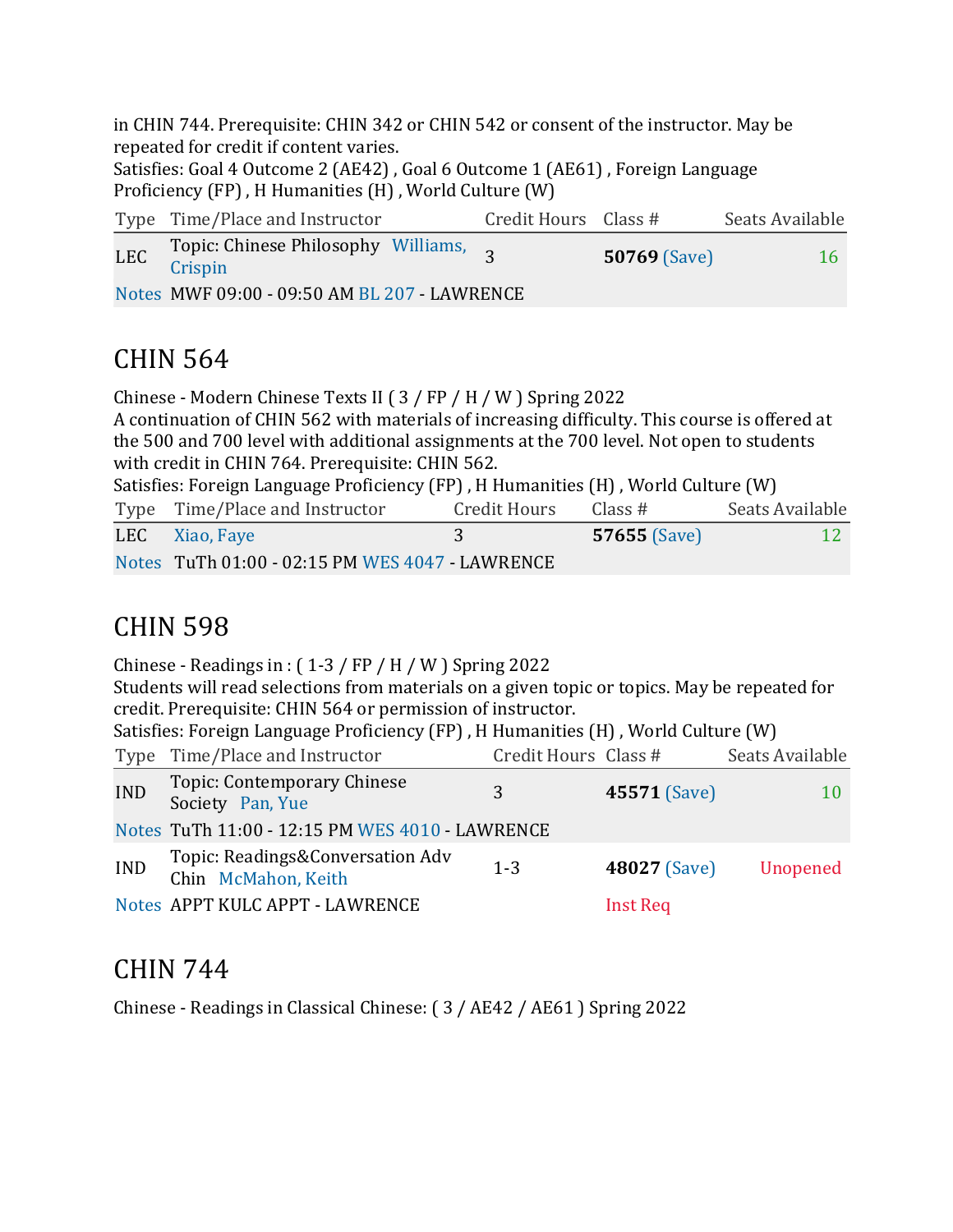Classical Chinese is the language of the most famous works of Chinese philosophy, and most Chinese literature before the twentieth century. This topics course introduces readings on a specific theme or genre, for example: Early Chinese Philosophy, Poetry, Religion, Confucian Philosophical Texts, Daoist Philosophical Texts, etc. Primary-text readings are in original Classical Chinese while secondary readings are in English. This course is offered at the 500 and 700 level with additional assignments at the 700 level. Not open to students with credit in CHIN 544. May be repeated for credit if topic varies. Prerequisite: CHIN 342 or CHIN 542 or consent of the instructor.

Satisfies: Goal 4 Outcome 2 (AE42), Goal 6 Outcome 1 (AE61)

| Type Time/Place and Instructor               | Credit Hours | Class #             | Seats Available |
|----------------------------------------------|--------------|---------------------|-----------------|
| <b>LEC</b> Williams, Crispin                 |              | <b>58780 (Save)</b> | 16              |
| Notes MWF 09:00 - 09:50 AM BL 207 - LAWRENCE |              |                     |                 |

### CHIN 764

Chinese - Modern Chinese Texts II ( 3 ) Spring 2022

A continuation of CHIN 762 with materials of increasing difficulty. This course is offered at the 500 and 700 level with additional assignments at the 700 level. Not open to students with credit in CHIN 564. Prerequisite: CHIN 762.

| Type Time/Place and Instructor                  | Credit Hours | Class#              | Seats Available |
|-------------------------------------------------|--------------|---------------------|-----------------|
| LEC Xiao, Faye                                  |              | <b>57656</b> (Save) |                 |
| Notes TuTh 01:00 - 02:15 PM WES 4047 - LAWRENCE |              |                     |                 |

# CHIN 801

Chinese - Directd Rdngs&Rsrch in Chinese (1-4 / FP) Spring 2022

Advanced language training for the study of Chinese sources in the humanities or social science field of the student. Prerequisite: Consent of instructor.

Satisfies: Foreign Language Proficiency (FP)

| Type       | Time/Place and Instructor       | Credit Hours Class # |                     | Seats Available |
|------------|---------------------------------|----------------------|---------------------|-----------------|
| <b>RSH</b> | Li, Yan                         | $1 - 4$              | 45276 (Save)        | Unopened        |
|            | Notes APPT KULC APPT - LAWRENCE |                      | Inst Req            |                 |
| <b>RSH</b> | McMahon, Keith                  | $1 - 4$              | <b>40765 (Save)</b> | Unopened        |
|            | Notes APPT KULC APPT - LAWRENCE |                      | <b>Inst Req</b>     |                 |

# JPN 100

Japanese (JPN) - Beginning Japanese I ( $3 / U$ ) Spring 2022

An introduction to Japanese. Familiarity with the basic structural patterns of the language through conversation is stressed. The hiragana and katakana syllabaries are introduced and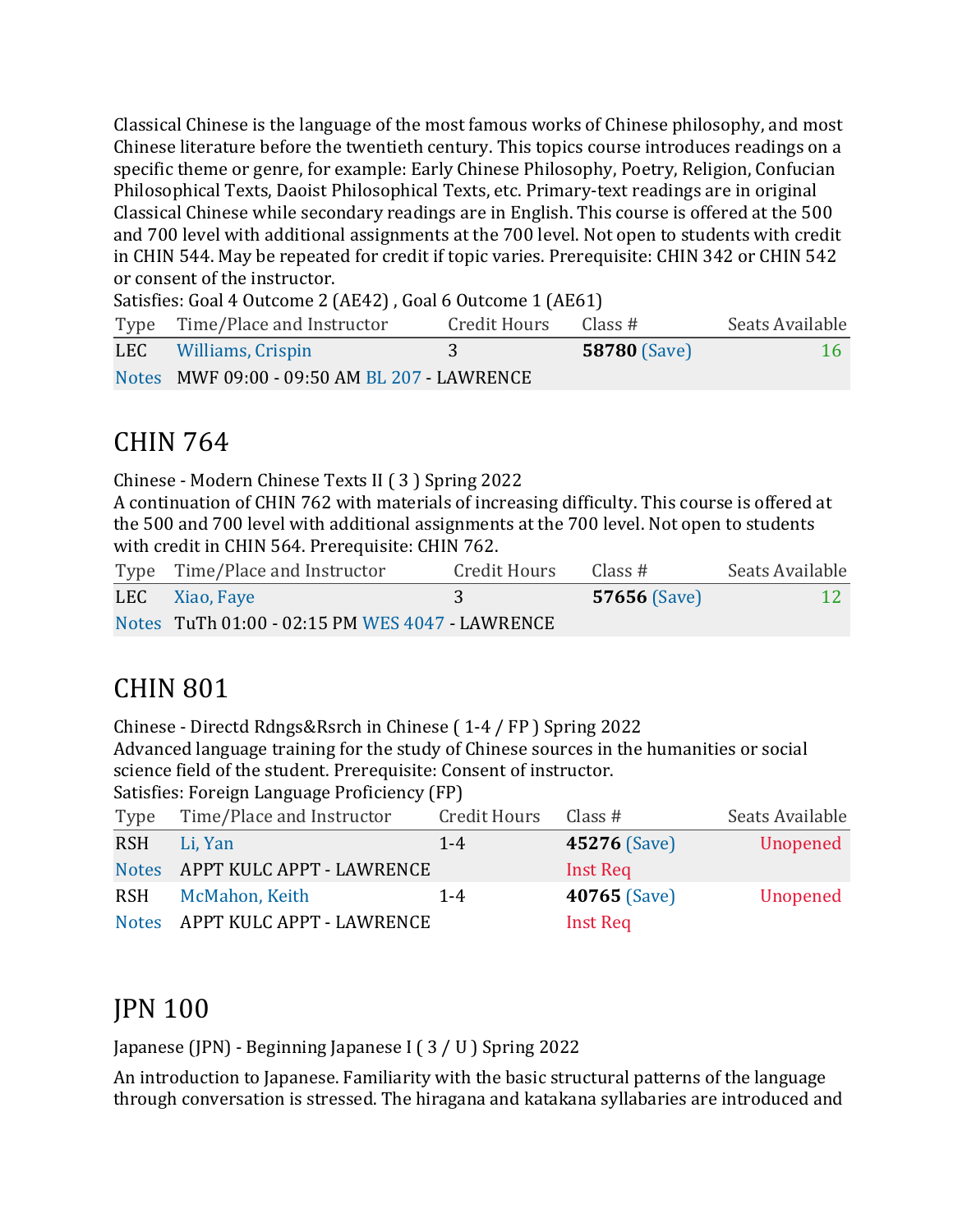a few characters are learned. Usually offered as part of a Summer Study Abroad Program. Satisfies: U Undesignated elective (U)

| Type Time/Place and Instructor                                       | Credit Hours | Class#              | Seats Available |
|----------------------------------------------------------------------|--------------|---------------------|-----------------|
| LEC Daldorph, Misae                                                  |              | <b>53176 (Save)</b> | 16.             |
| Notes TuTh 04:00 - 05:30 PM KS-ST FTLV - OFF<br>CAMPUS JAN-25/APR-28 |              | Dept Req            |                 |

# JPN 108

| Japanese (JPN) - Elementary Japanese II (5 / F2 / U) Spring 2022 |                                                                         |                     |              |                 |
|------------------------------------------------------------------|-------------------------------------------------------------------------|---------------------|--------------|-----------------|
|                                                                  | Continuation of JPN 104. Prerequisite: JPN 101, JPN 104, or equivalent. |                     |              |                 |
|                                                                  | Satisfies: Foreign Language 2nd Level (F2), U Undesignated elective (U) |                     |              |                 |
| <b>Type</b>                                                      | Time/Place and Instructor                                               | <b>Credit Hours</b> | Class $#$    | Seats Available |
| <b>LEC</b>                                                       | Naito Billen, Yuka                                                      | 5                   | 49581 (Save) | 20              |
|                                                                  | Notes TuTh 09:30 - 10:45 AM WES 4046 - LAWRENCE                         |                     |              |                 |
| <b>LEC</b>                                                       | <b>Childs, Maggie</b>                                                   | 5                   | 49582 (Save) | 20              |
| <b>Notes</b>                                                     | TuTh 11:00 - 12:15 PM WES 4041 - LAWRENCE                               |                     |              |                 |
| <b>LEC</b>                                                       | <b>Childs, Maggie</b>                                                   | 5                   | 57347 (Save) | 20              |
| <b>Notes</b>                                                     | TuTh 01:00 - 02:15 PM WES 4041 - LAWRENCE                               |                     |              |                 |
| <b>LBN</b>                                                       | Monahan, Ryan                                                           | 5                   | 49583 (Save) | 15              |
| <b>Notes</b>                                                     | MWF 10:00 - 10:50 AM SUM 514 - LAWRENCE                                 |                     |              |                 |
| <b>LBN</b>                                                       | <b>Monahan, Ryan</b>                                                    | 5                   | 49584 (Save) | 15              |
|                                                                  | Notes MWF 11:00 - 11:50 AM SUM 514 - LAWRENCE                           |                     |              |                 |
| <b>LBN</b>                                                       | <b>Wang, Tingting</b>                                                   | 5                   | 57814 (Save) | 15              |
| <b>Notes</b>                                                     | MWF 01:00 - 01:50 PM WES 1015 - LAWRENCE                                |                     |              |                 |
| <b>LBN</b>                                                       | <b>Wang, Tingting</b>                                                   | 5                   | 49585 (Save) | 15              |
| <b>Notes</b>                                                     | MWF 02:00 - 02:50 PM WES 1015 - LAWRENCE                                |                     |              |                 |

### JPN 208

Japanese (JPN) - Intermediate Japanese II (5 / F4 / U ) Spring 2022 Continuation of JPN 204. Prerequisite: JPN 204. Satisfies: Foreign Language 4th Level  $(F4)$ , U Undesignated elective  $(U)$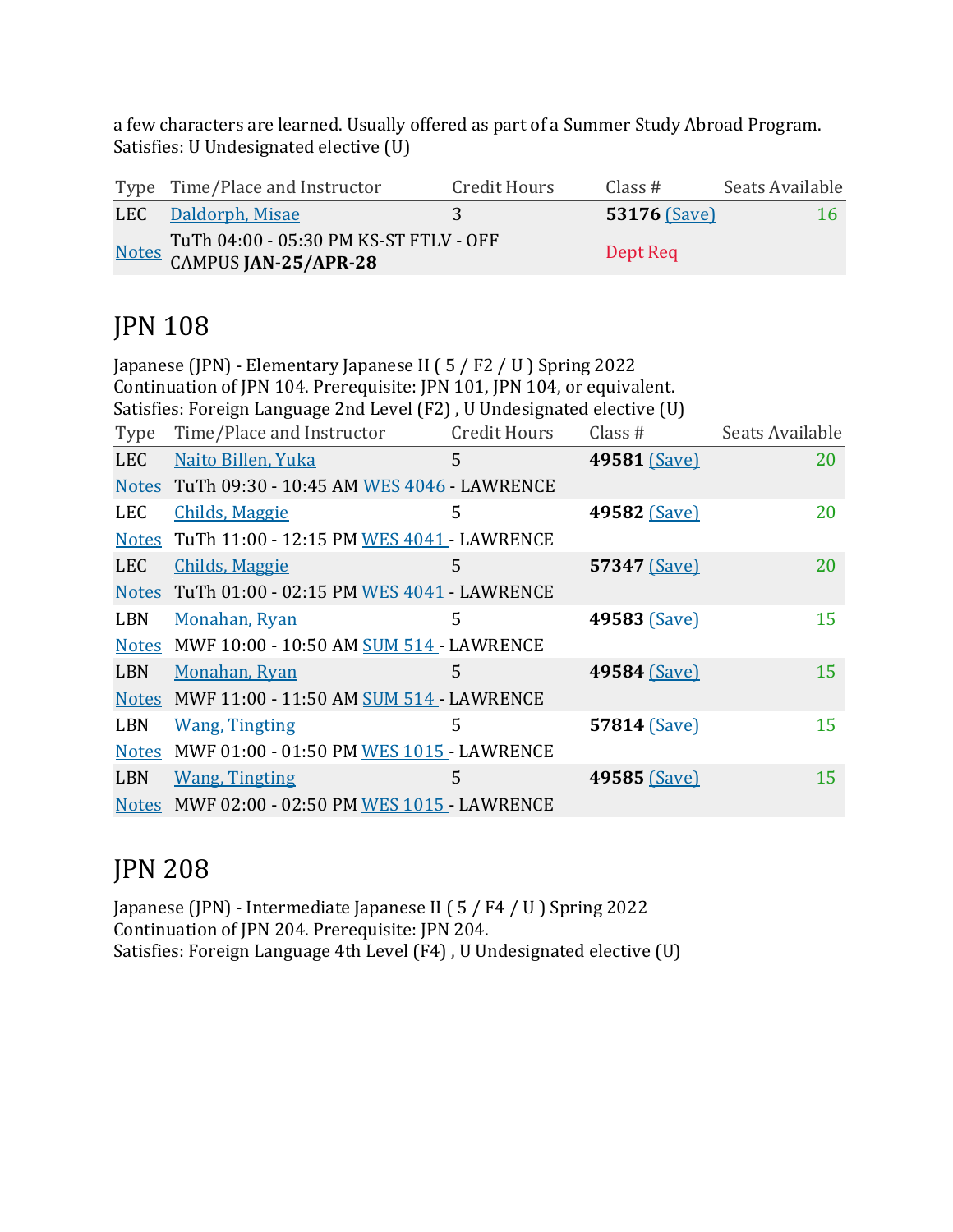| Type       | Time/Place and Instructor                       | <b>Credit Hours</b> | Class $#$    | Seats Available |
|------------|-------------------------------------------------|---------------------|--------------|-----------------|
| <b>LEC</b> | Daldorph, Misae                                 | 5                   | 47413 (Save) | 18              |
|            | Notes TuTh 11:00 - 12:15 PM WES 1015 - LAWRENCE |                     |              |                 |
| LEC        | Daldorph, Misae                                 | 5                   | 52829 (Save) | 18              |
|            | Notes TuTh 09:30 - 10:45 AM WES 1015 - LAWRENCE |                     |              |                 |
| LBN        | Nobuki, Ayumi                                   | 5                   | 47415 (Save) | 18              |
|            | Notes MWF 01:00 - 01:50 PM WES 4075 - LAWRENCE  |                     |              |                 |
| <b>LBN</b> | Nobuki, Ayumi                                   | 5                   | 48630 (Save) | 18              |
|            | Notes MWF 10:00 - 10:50 AM FR 206 - LAWRENCE    |                     |              |                 |

### JPN 498

Japanese (JPN) - Directed Readings in Japanese ( $1-4$  / FP / H / W ) Spring 2022 Readings in Japanese on a subject selected by a student with the advice and direction of the instructor. Individual meetings and reports. Prerequisite: Consent of instructor. Satisfies: Foreign Language Proficiency (FP), H Humanities (H), World Culture (W) Type Time/Place and Instructor Credit Hours Class # Seats Available IND Childs, Maggie 1-4 **41569** (Save) 5 Notes APPT KULC APPT - LAWRENCE Inst Req

# JPN 508

Japanese (JPN) - Advanced Modern Japanese II ( $5$  / FP / H / W ) Spring 2022 Continuation of JPN 504. Prerequisite: JPN 504 or equivalent. Satisfies: Foreign Language Proficiency  $(FP)$ , H Humanities  $(H)$ , World Culture  $(W)$ Type Time/Place and Instructor Credit Hours Class # Seats Available LEC Naito Billen, Yuka <u>Daldorph, Misae</u> 5 **41571** (Save) 25 Notes MWF 10:00 - 10:50 AM WES  $4041$  - LAWRENCE TuTh 01:00 - 02:15 PM WES 1049 - LAWRENCE

# JPN 598

Japanese (JPN) - Readings in:  $(1-3 / FP / H / W)$  Spring 2022

Students will read selections from materials on a given topic or topics. May be repeated for credit. Prerequisite: JPN 564 or permission of instructor.

Satisfies: Foreign Language Proficiency (FP), H Humanities (H), World Culture (W)

|  | Type Time/Place and Instructor | Credit | Class # | Seats     |
|--|--------------------------------|--------|---------|-----------|
|  |                                | Hours  |         | Available |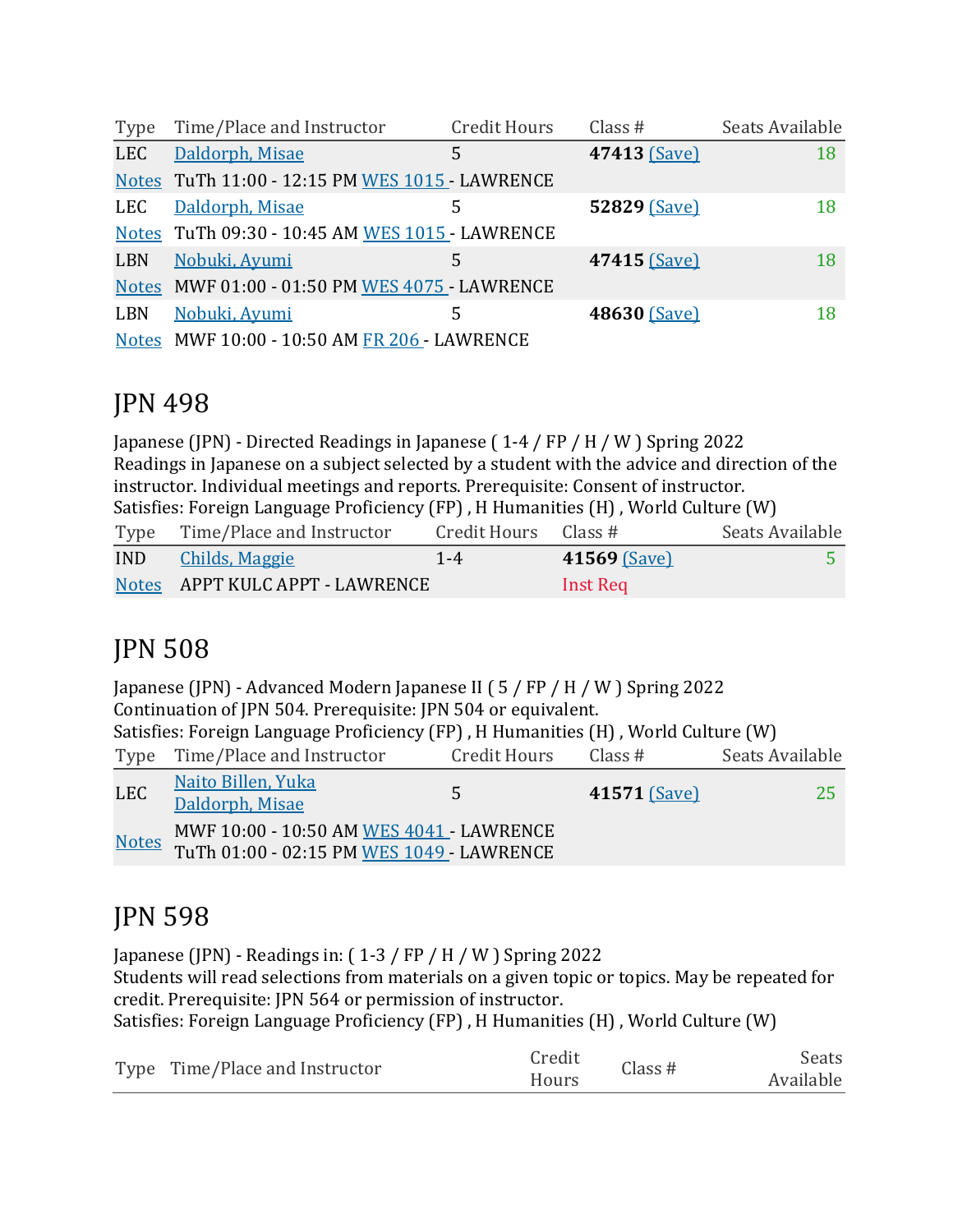| <b>IND</b> | Topic: Contemporary Japanese<br>Society Naito Billen, Yuka | <b>52801 (Save)</b> | 11 |
|------------|------------------------------------------------------------|---------------------|----|
|            | Notes TuTh 11:00 - 12:15 PM WES 2106 - LAWRENCE            |                     |    |

### **JPN 801**

Japanese (JPN) - Dirct Readng&Rsrch in Japanese (1-4 / FP) Spring 2022 Advanced language training for the study of Japanese sources in the humanities or social science field of the student. Prerequisite: JPN 564 or consent of instructor. Satisfies: Foreign Language Proficiency (FP)

| Type Time/Place and Instructor  | Credit Hours Class # |                     | Seats Available |
|---------------------------------|----------------------|---------------------|-----------------|
| RSH Naito Billen, Yuka          | $1 - 4$              | <b>41572 (Save)</b> |                 |
| Notes APPT KULC APPT - LAWRENCE |                      | Inst Req            |                 |

### **KOR 101**

Korean - Beginning Korean II  $(3 / U)$  Spring 2022

Continuation of KOR 100. Basic communicative skills in Korean. Speaking, listening, reading, writing, and culture are equally emphasized throughout the course. Does not fulfill College of Liberal Arts and Sciences foreign language requirements or department major and minor requirements. Prerequisite: KOR 100 or equivalent.

Satisfies: U Undesignated elective (U)

| Type Time/Place and Instructor                    | Credit Hours | Class #             | Seats Available |
|---------------------------------------------------|--------------|---------------------|-----------------|
| LEC Kook, Rachel                                  |              | <b>57813 (Save)</b> |                 |
| Notes MW 04:30 - 06:00 PM KS-ST FTLV - OFF CAMPUS |              |                     |                 |

# KOR 108

|            | Korean - Elementary Korean II (5 / F2 / U ) Spring 2022<br>Continuation of KOR 104. Prerequisite: KOR 104. |                     |              |                 |
|------------|------------------------------------------------------------------------------------------------------------|---------------------|--------------|-----------------|
|            | Satisfies: Foreign Language 2nd Level (F2), U Undesignated elective (U)                                    |                     |              |                 |
| Type       | Time/Place and Instructor                                                                                  | <b>Credit Hours</b> | Class $#$    | Seats Available |
| <b>LEC</b> | Lee, Ji Yeon                                                                                               | 5                   | 57348 (Save) | 20              |
|            | Notes TuTh 09:30 - 10:45 AM WES 1017 - LAWRENCE                                                            |                     |              |                 |
| LEC        | Lee, Ji Yeon                                                                                               | 5                   | 41577 (Save) | 20              |
|            | Notes TuTh 11:00 - 12:15 PM WES 4062 - LAWRENCE                                                            |                     |              |                 |
| LBN        | Lee, Jinmyung                                                                                              | 5                   | 41579 (Save) | 13              |
|            | Notes MWF 10:00 - 10:50 AM WES 4046 - LAWRENCE                                                             |                     |              |                 |
| <b>LBN</b> | <b>Shin, Haseop</b>                                                                                        | 5                   | 41578 (Save) | 13              |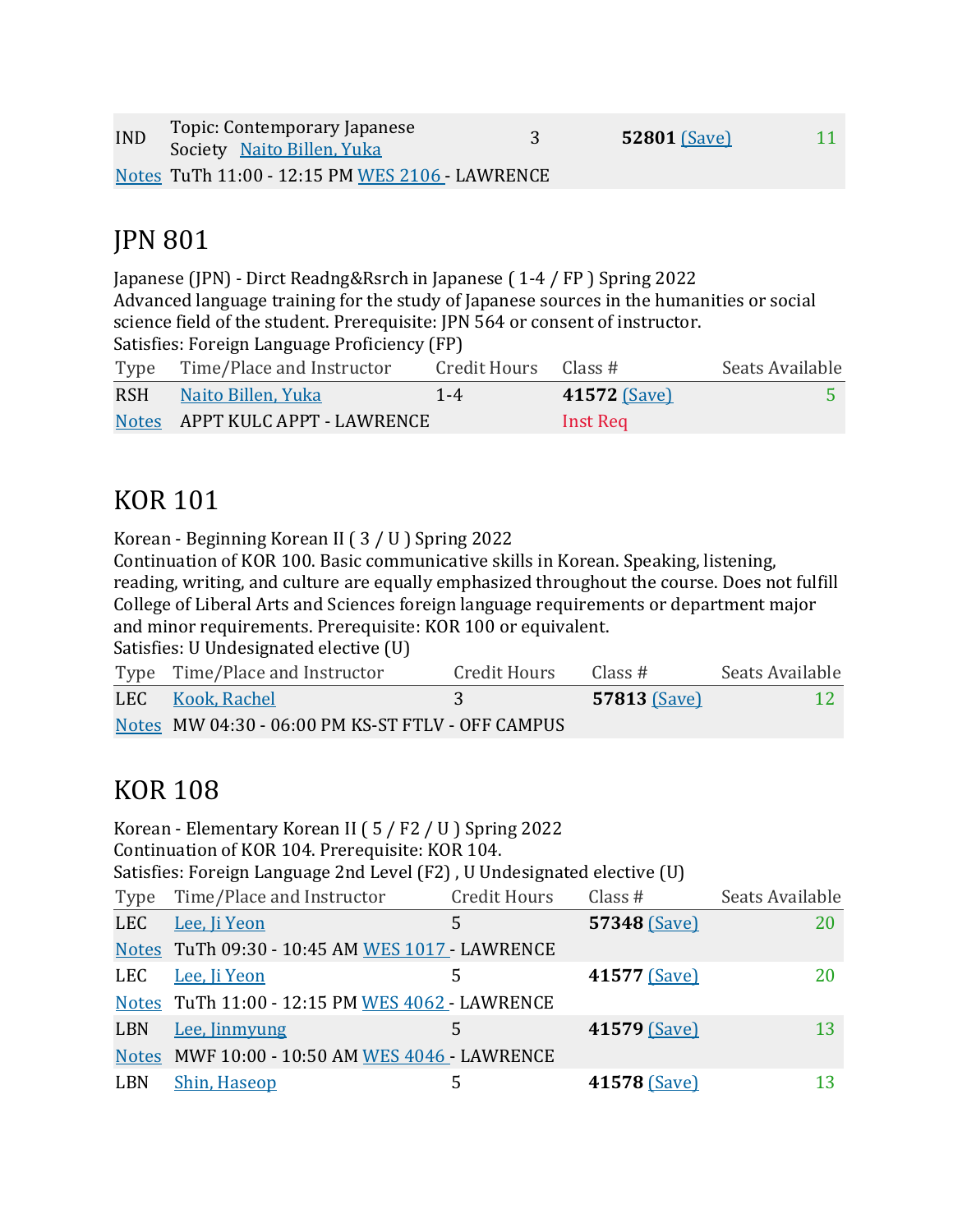Notes MWF 11:00 - 11:50 AM WES 4022 - LAWRENCE LBN Shin, Haseop 5 **49588** (Save) 13 Notes MWF 01:00 - 01:50 PM WES 4010 - LAWRENCE

#### KOR 208

| Korean - Intermediate Korean II (5/F4/U) Spring 2022<br>Continuation of KOR 204. Prerequisite: KOR 204. |                                                                         |                     |              |                 |  |
|---------------------------------------------------------------------------------------------------------|-------------------------------------------------------------------------|---------------------|--------------|-----------------|--|
|                                                                                                         | Satisfies: Foreign Language 4th Level (F4), U Undesignated elective (U) |                     |              |                 |  |
| Type                                                                                                    | Time/Place and Instructor                                               | <b>Credit Hours</b> | Class $#$    | Seats Available |  |
| <b>LEC</b>                                                                                              | Yun, Kyoim                                                              | 5                   | 41580 (Save) | 24              |  |
|                                                                                                         | Notes TuTh 01:00 - 02:15 PM FR 214 - LAWRENCE                           |                     |              |                 |  |
| LBN                                                                                                     | Yoon, Jeongwon                                                          | 5                   | 41581 (Save) | 12              |  |
|                                                                                                         | Notes MWF 10:00 - 10:50 AM WES 4010 - LAWRENCE                          |                     |              |                 |  |
| <b>LBN</b>                                                                                              | Yoon, Jeongwon                                                          | 5                   | 49077 (Save) | 12              |  |
|                                                                                                         | Notes MWF 11:00 - 11:50 AM WES 4010 - LAWRENCE                          |                     |              |                 |  |

### KOR 498

Korean - Directed Readings in Korean  $(1-4 / FP / H / W)$  Spring 2022 Readings in Korean on a subject selected by a student with the advice and direction of the instructor. Individual meetings and reports. Prerequisite: Consent of instructor. Satisfies: Foreign Language Proficiency (FP), H Humanities (H), World Culture (W)

| Type       | Time/Place and Instructor       | Credit Hours Class # |                 | Seats Available |
|------------|---------------------------------|----------------------|-----------------|-----------------|
| <b>IND</b> | Lee, Ji Yeon                    | $1 - 4$              | 46875 (Save)    |                 |
|            | Notes APPT KULC APPT - LAWRENCE |                      | Inst Req        |                 |
| <b>IND</b> | Yun, Kyoim                      | $1 - 4$              | 51651 $(Save)$  |                 |
|            | Notes APPT KULC APPT - LAWRENCE |                      | <b>Inst Req</b> |                 |

# KOR 508

Korean - Advanced Modern Korean II ( $5$  / FP / H / W ) Spring 2022 Readings and analysis of modern or contemporary texts from various fields. Includes oral discussion and written essays. Prerequisite: KOR 504 or equivalent. Satisfies: Foreign Language Proficiency (FP) H Humanities (H), World Culture (W)

| Jausiles. Foreign Banguage Fronciency (FFT), If Humanities (FF), World Guiture (W) |                     |                     |                 |  |  |
|------------------------------------------------------------------------------------|---------------------|---------------------|-----------------|--|--|
| Type Time/Place and Instructor                                                     | <b>Credit Hours</b> | Class#              | Seats Available |  |  |
| LEC Lee, <i>li</i> Yeon                                                            | 5.                  | <b>44903 (Save)</b> | 15              |  |  |
| Notes MWF 09:00 - 09:50 AM WES 4019 - LAWRENCE                                     |                     |                     |                 |  |  |
| LBN Lee, <i>linmyung</i>                                                           |                     | $51425$ (Save)      | 15              |  |  |
| Notes TuTh 09:30 - 10:45 AM WES 4019 - LAWRENCE                                    |                     |                     |                 |  |  |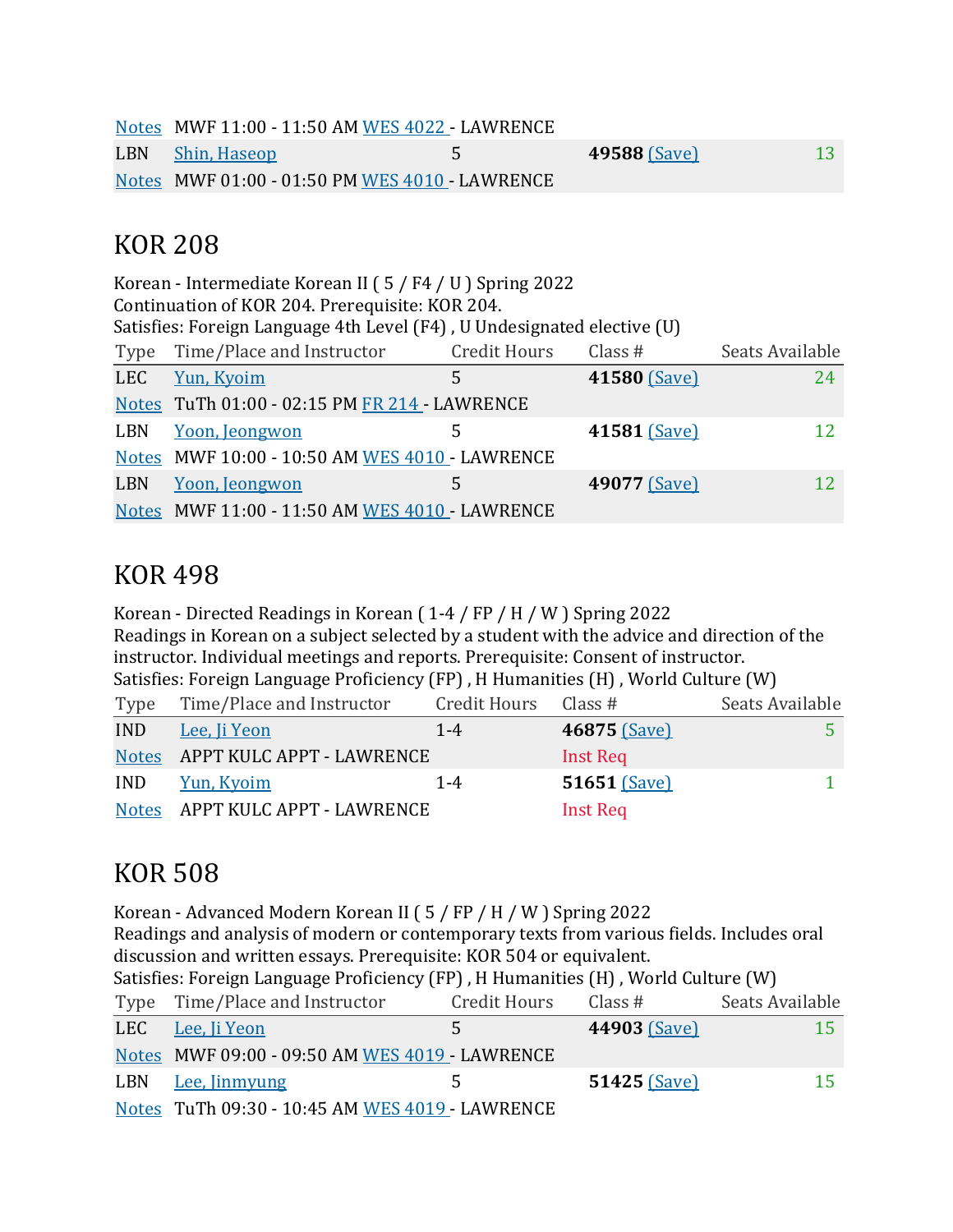# KOR 564

Korean - Modern Korean Texts II ( 3 / FP / H ) Spring 2022

Continuation of KOR 562. Reading and analysis of modern or contemporary texts from various fields. Includes oral discussion and written essays. This course is offered at the 500 and 700 level with additional assignments at the 700 level. Not open to students with credit in KOR 764. Prerequisite: KOR 562 or equivalent.

Satisfies: Foreign Language Proficiency (FP), H Humanities (H)

| Type Time/Place and Instructor                | Credit Hours | Class #             | Seats Available |
|-----------------------------------------------|--------------|---------------------|-----------------|
| LEC Kook, Rachel                              |              | <b>49919 (Save)</b> | $10 -$          |
| Notes MW 12:30 - 01:45 PM WES 2106 - LAWRENCE |              |                     |                 |

# TIB 202

Tibetan - Intermediate Tibetan II (3 / F4 / U ) Spring 2022

Continuation of TIB 201. Prerequisite: TIB 201 or equivalent. Four semesters of 3-credit Tibetan language courses fulfill the College of Liberal Arts and Sciences foreign language requirement.

Satisfies: Foreign Language 4th Level (F4), U Undesignated elective (U)

| Type Time/Place and Instructor                | Credit Hours Class # |                     | Seats Available |
|-----------------------------------------------|----------------------|---------------------|-----------------|
| LEC Lhunpo, Champa                            |                      | <b>52291 (Save)</b> |                 |
| Notes MW 02:30 - 03:45 PM WES 2106 - LAWRENCE |                      |                     |                 |

# **UYGR 102**

Uyghur - Elementary Uyghur II (3 / F2 / U ) Spring 2022 Continuation of UYGR 101. Prerequisite: UYGR 101 or the equivalent. Satisfies: Foreign Language 2nd Level (F2), U Undesignated elective (U) Type Time/Place and Instructor Credit Hours Class # Seats Available **LEC** Snider, Amanda 3 57513 (Save) 2 Notes MW 05:00 - 06:15 PM WES 2106 - LAWRENCE

# UYGR 202

Uyghur - Intermediate Uyghur II (3 / F4 / U ) Spring 2022 Continuation of UYGR 201. Prerequisite: UYGR 201 or equivalent. Satisfies: Foreign Language 4th Level (F4), U Undesignated elective (U)